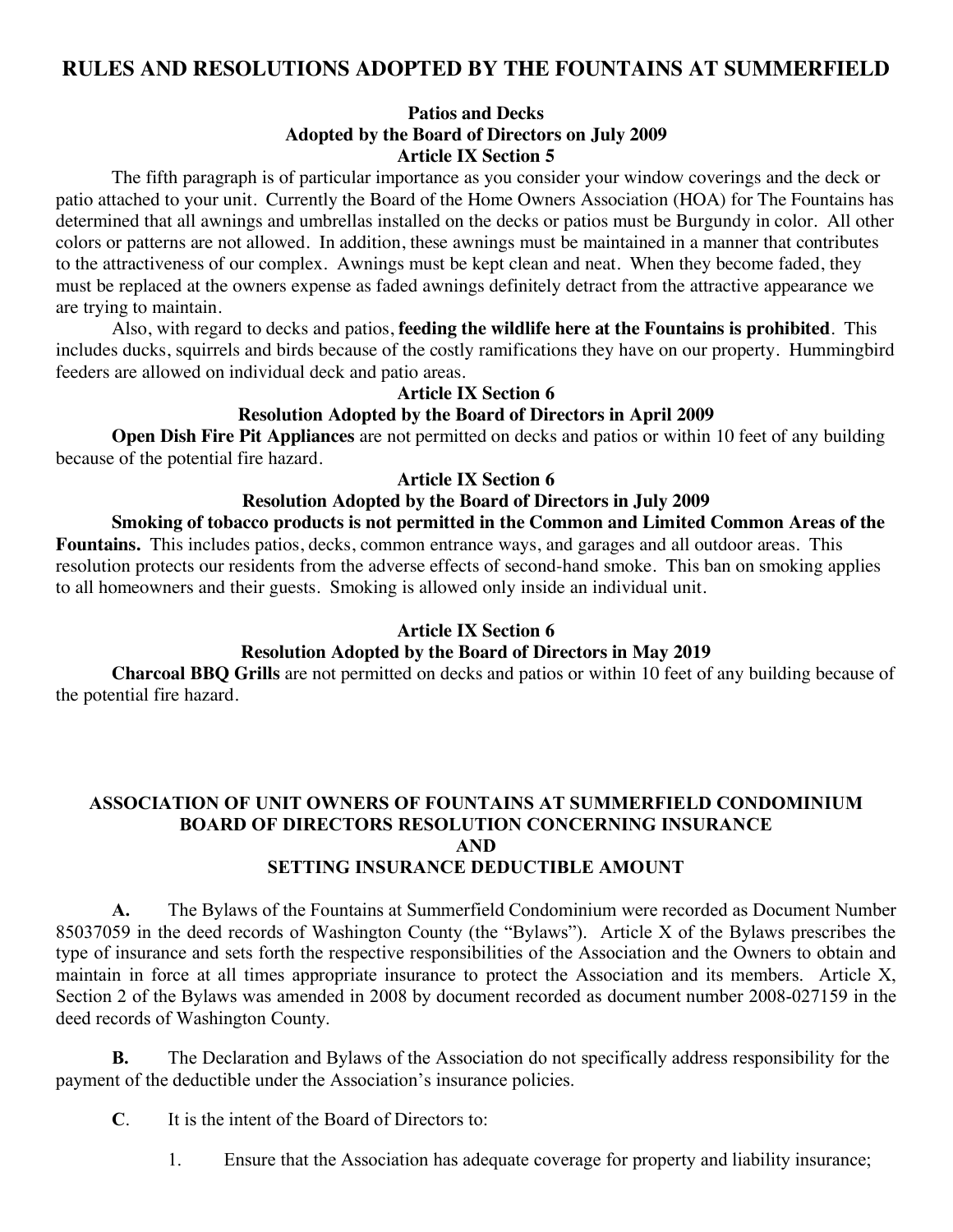- 2. Ensure the continuing insurability of the Association at a reasonable price;
- 3. Prescribe a procedure for reporting and processing insurance claims; and
- 4. Establish a rule allocating responsibility to pay the deductible amount in a manner that is fair, reasonable and predictable.

**NOW THEREFORE, BE IT RESOLVED THAT** the conditions, requirements and procedure set forth below be adopted.

## **I. INSURANCE DEDUCTIBLE; OWNER AND RESIDENT INSURANCE**

## **1.1 Determination of Deductible; Notice**.

**(a) Determination of Deductible by Board**. Subject to the limitation in Article X, Section 2 of the Bylaws, as amended, and the Oregon Condominium Act, the Board of Directors shall determine the amount of the deductible for property loss insurance policies and any other insurance policies required to be obtained by the Association as provided in the Declaration or the Bylaws of the Association or applicable law. In determining the deductible under the policies, the Board shall take into consideration, among other factors, the availability, cost and loss experience of the Association. In making the determination, the Board members shall exercise their reasonable business judgment.

**(b) Notice**. The Board shall give written notice to the Owners of the amount of the deductible under the Association policies and any change in the deductible proposed in renewal or replacement insurance policies within thirty (30) days following the effective date of the change. The notice shall be delivered to each Unit, emailed to the Owner in accordance with the Association's electronic communication policy, or mailed to the mailing address of each Unit or mailed to the mailing address designated in writing by the Owners. The notice shall include the following notice in at least 12-point type that is either all capitals or boldface:

### **NOTICE CHANGE IN ASSOCIATION INSURANCE COVERAGE**

## **THERE ARE CHANGES IN INSURANCE POLICIES CARRIED BY THE ASSOCIATION. YOU SHOULD IMMEDIATELY NOTIFY YOUR INSURANCE AGENT OF THE CHANGES SET FORTH IN THE ENCLOSED INFORMATION AND ASK YOUR AGENT TO DETERMINE IF CHANGES TO YOUR INSURANCE POLICIES ARE NECESSARY.**

**1.2 Insurance Deductible.** The Association has elected to set the deductible for its fire and extended coverage insurance in the amount of \$15,000. Any future change to the deductible amount shall comply with the notice requirements set forth in Section 1.1(b) above.

**1.3 Responsibility for Insurance**. The responsibility for insurance shall be as provided in this section.

**(a) Owners' and Resident's Property Insurance**. Owners and Residents shall be responsible for obtaining and maintaining insurance policies insuring their own personal property for any loss or damage and the portion of the insurance deductible that such owner may be obligated to pay.

**(b) Owner and Resident Liability Insurance**. Owners and residents of all Units shall obtain and maintain property damage and comprehensive liability policies as required by Article X, Section 6.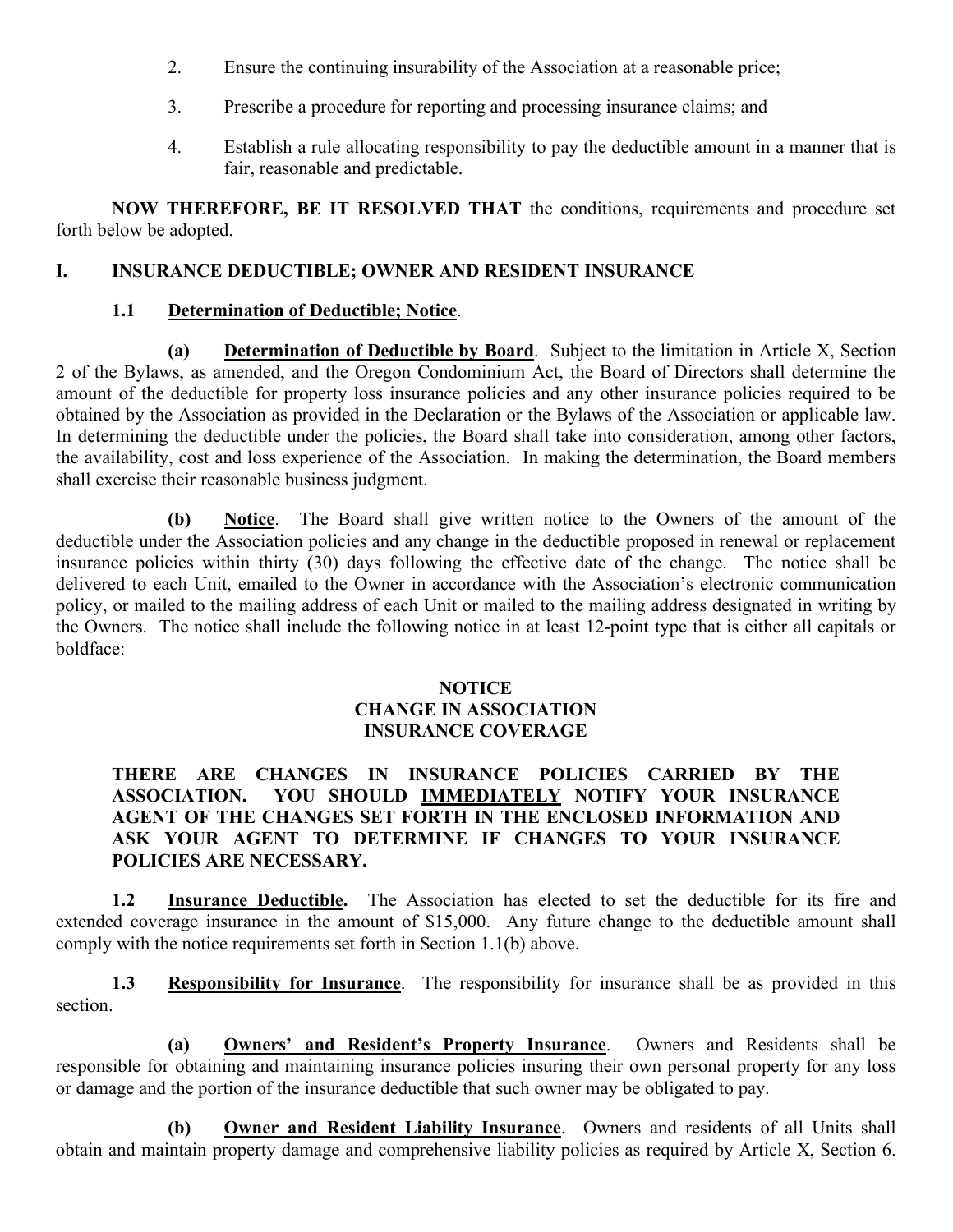The insurance shall provide coverage for, without limitation, the negligent acts of Owners, residents and their guests or other occupants of the Units for damage to the general and limited common elements and other Units and the personal property of the others located therein.

**(d) Association**. The Association shall have no responsibility to obtain or assist in obtaining property loss insurance for any Owner or resident for:

**(1)** Damage to a Unit not covered by the Association's policy (because the claim for loss or damage is one not normally covered by fire and property loss insurance policies with extended coverage endorsements); or

**(2)** For any damage or loss to the Owner's or resident's personal property.

**(e) No Monitoring**. The Association has no obligation to monitor whether owners and residents comply with their respective obligations to maintain required insurance.

**1.4 Deductible or Other Uninsured Loss**. The Association's Declaration and Bylaws do not specifically establish who is responsible to pay the deductible amount under the Association's property loss insurance policy in the event of a loss. As deductible amounts increase in the current insurance industry climate, it becomes more important for the Association to establish a rule determining who is responsible to pay the deductible. For purposes of this Section 1.4, the term "deductible" includes both the deductible portion of an insured loss and a loss that is not insured when not required to be insured under the terms of the Declaration or Bylaws. The Board adopts the following rules for allocating the deductible:

**(a) Responsibility for Deductible Follows Responsibility for Maintenance**. In the event of a loss that is caused through no fault of an owner or the Association, the deductible amount under the Association's property loss insurance policy shall be allocated in accordance with the percentage of damage to the unit or units involved and the damage to the common elements. The Association's Declaration, Oregon Condominium Act, Bylaws and Areas of Responsibility Resolution should be consulted for clarification of any ambiguity between what constitutes part of the unit(s) and the common elements. In the event that the damage is the result of an owner's negligence or intentional action, the entire deductible shall be allocated to the owner at fault as determined by the board of directors. In the event that the damage is the result of the Association's negligence or intentional action, the entire deductible shall be allocated to the Association. The board of directors shall make the determination of fault, if any, in good faith.

**(b) No Bar to Individual Claims**. Nothing in this Resolution shall bar a claim by any party, including, without limitation, any Owner or the Association, to recover any loss or damage caused by the negligence or intentional conduct of any other party. The purpose of this Resolution is to create an efficient, doubt-free mechanism to fund the deductible so as to permit the prompt repair of the damaged portions of the Condominium.

**(c) Flood and Earthquake Insurance**. The deductible under the Association's flood and earthquake insurance policies or endorsements, if any, shall be paid by the Association as a common expense.

**II. DUPLICATE INSURANCE COVERAGE** In the event of duplicate insurance coverage (Association and an Owner have insurance covering the same element), the insurance policy obtained by the Association shall be considered the primary coverage.

# **III. PROCEDURE FOR HANDLING CLAIMS**

**3.1** All claims against the Association's insurance shall be processed through and coordinated by the Board of Directors, or, if authorized, the Association's managing agent.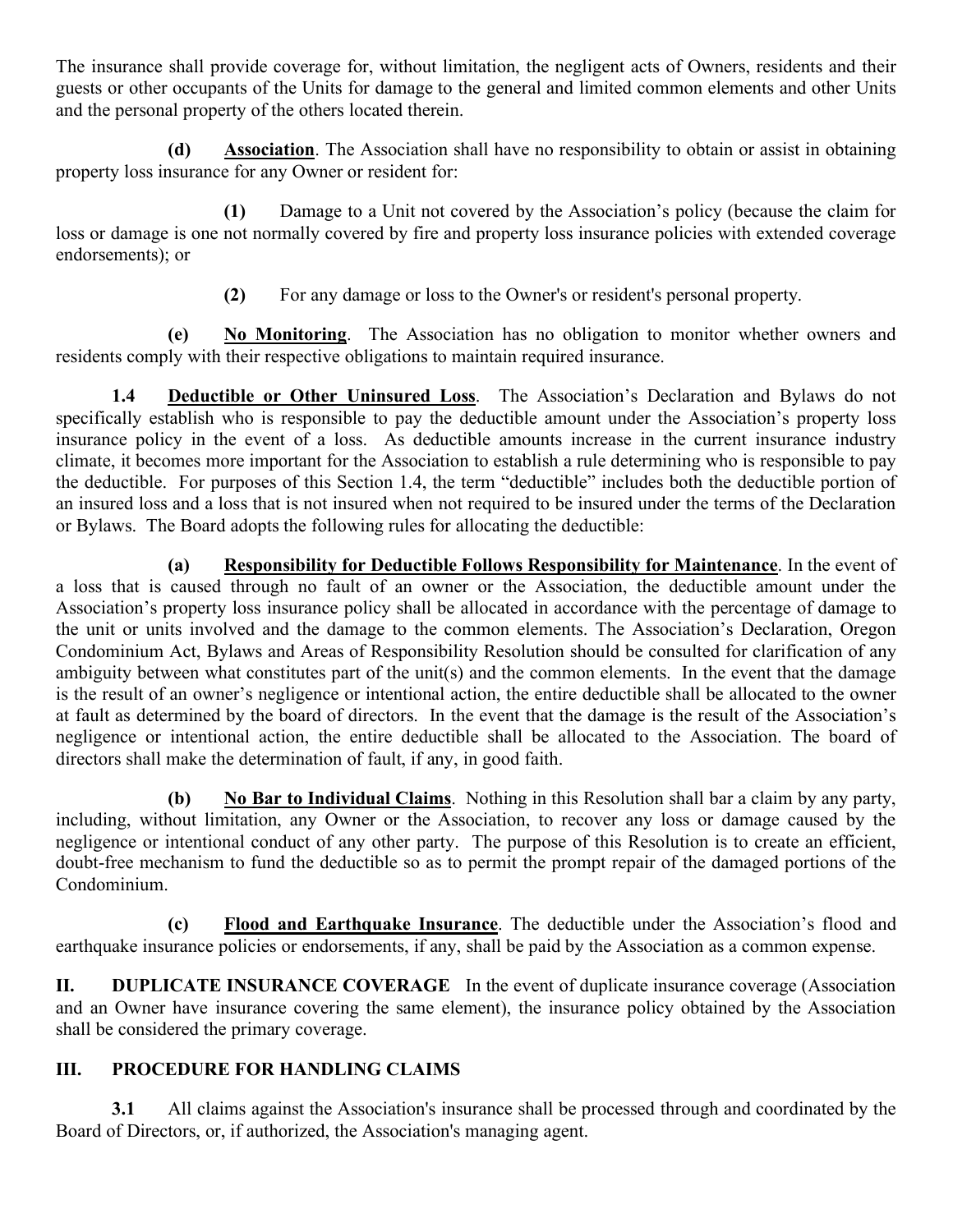**3.2** Charges of managing agents for handling claims, as well as fees and costs for consultants, counsel, and other persons assisting the Association, shall be treated as part of the overall loss, apportioned, if at all, in the same manner as the deductible is apportioned.

## **IV. PROCEDURE FOR INVESTIGATION AND REPAIR**

**4.1 Investigation**. Upon the occurrence of damage affecting any Unit(s) or the common elements, the Board of Directors shall conduct such investigation as it considers reasonable under the circumstances to determine the nature and extent of the damage, the likely cause of the damage, and the likelihood of insurance coverage for the same. The Board may retain such contractors, consultants or counsel as it considers appropriate under the circumstances.

**4.2 Repairs to Common Elements**. The Association shall always control the conduct of maintenance and repairs to common elements.

**4.3 Repairs to Unit(s).** In the event of damage to one or more Units with respect to which there is any coverage under the Association's insurance policy, the Association retains the right, but not the duty, to control the solicitation of bids and the conduct of repairs for such damage. In its discretion, the Board of Directors may choose to permit an individual Owner to control the conduct of repairs to the Unit, depending upon: (a) the relative financial contributions of the Association's insurance and the individual Owner or its insurance carrier; (b) the Board's confidence that Unit repair work will not adversely affect the common elements or other Units; and, (c) other relevant factors.

**IN WITNESS WHEREOF**, the undersigned hereby certifies that the foregoing Resolution was adopted at a meeting of the Board of Directors on September 14, 2020

By Barbara Stayton, Association Secretary

## **ASSOCIATION OF UNIT OWNERS OF FOUNTAINS AT SUMMERFIELD CONDOMINIUM RESOLUTION AREAS OF RESPONSIBILITY**

WHEREAS, Article 5, Section 2(m) of the Bylaws states that "the Board of Directors shall have authority to carry out and be responsible for the following matters: Promulgation of rules and regulations governing the condominium and use thereof which shall be consistent with the restrictions set out in Article IX of these Bylaws"; and,

WHEREAS, for the health, safety, welfare, comfort, and convenience of all Owners, the Board wishes to reaffirm the Areas of Responsibility document previously adopted in 2006 by the Association and revised by the Association's attorney's Landye Bennett Blumstein in 2019.

NOW, THEREFORE, BE IT RESOLVED THAT the "Fountain Condominiums Areas of Responsibility" document attached hereto as Exhibit A is hereby ratified and shall continue to be used to assist the Board of Directors and the Association members in determining maintenance and repair responsibility as between the Association and its owners.

> Adopted September 14, 2020 By Barbara Stayton, Association Secretary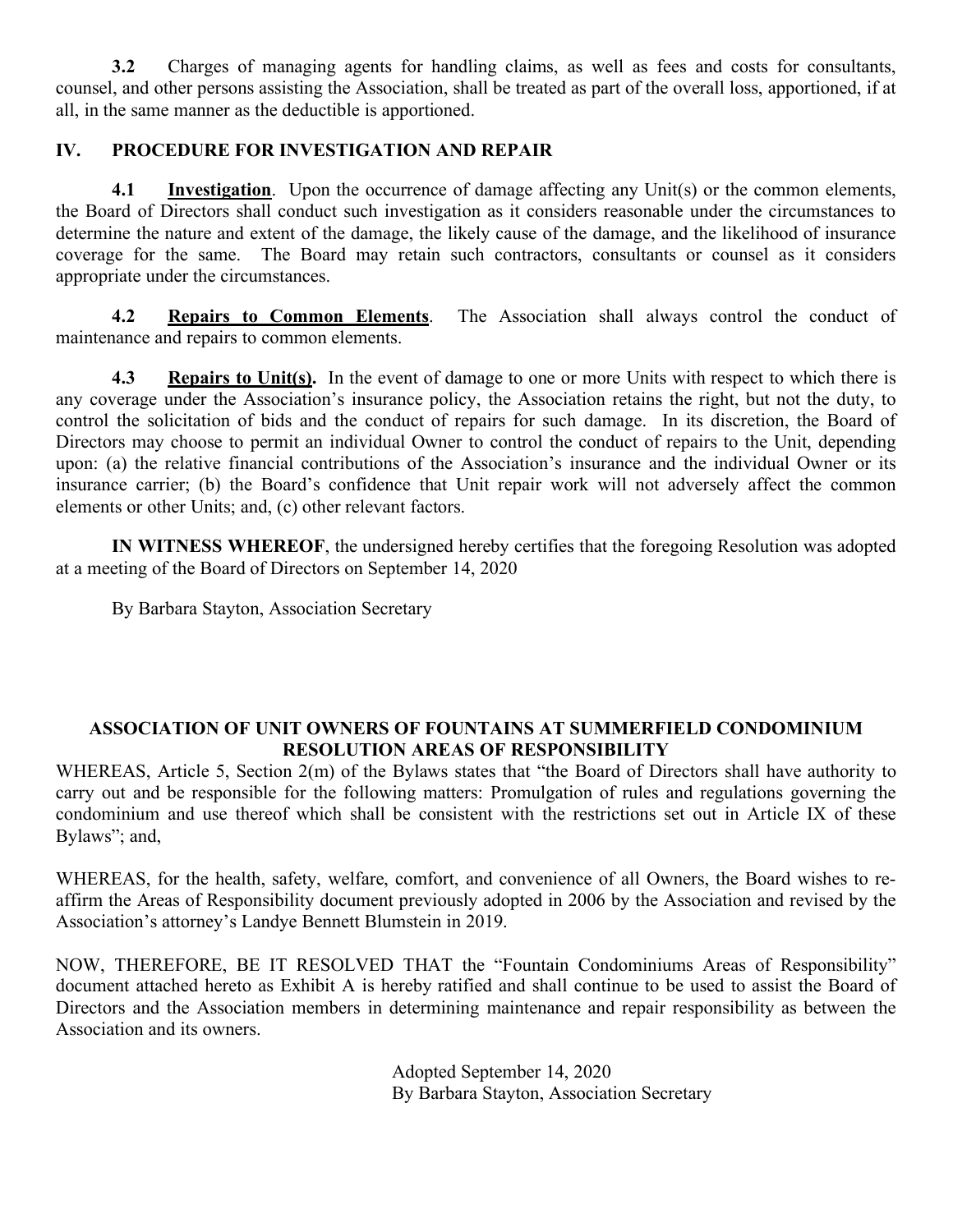# EXHIBIT A This document is subject to amendment by the Board as necessary. FOUNTAINS CONDOMINIUM ASSOCIATION AREAS OF RESPONSIBILITY

| 1 Association   | Exterior siding and paint                                    | Repair, replace, caulk and paint                                                          |
|-----------------|--------------------------------------------------------------|-------------------------------------------------------------------------------------------|
| 2 Association   | Gutters and downspouts<br>paint                              | Repair, replace, clean, caulk and                                                         |
| 3 Association   | Roofs, roof flashings, vents<br>garages                      | Repair, replace, including                                                                |
| 4 Association   | Perimeter wall studs and installation                        | Repair, replace                                                                           |
| 5 Association   | Party wall studs (common walls)                              | Repair, replace                                                                           |
| 6 Association   | Building floor and ceiling rafters,<br>joints and/or trusses | Repair, replace                                                                           |
| 7 Owner         | Perimeter wall interior sheetrock                            | Paint, repair, replace                                                                    |
| 8 Owner         | Unit interior wall sheetrock and finish                      | Paint, repair, replace                                                                    |
| 9 Owner         | Unit interior ceilings and floor                             | Paint, finish                                                                             |
| 9a Association  | Unit interior ceilings and floor                             | Repair, replace flooring material                                                         |
| 10 Owner        | Unit fixtures and finishes                                   | Appliances, cabinets, plumbing<br>fixtures, floor coverings and<br>window treatments      |
| 11 Owner        | Unit entrance door and locks                                 | Repair, replace door, door<br>casing and locks                                            |
| 11a Association | Unit entrance door                                           | Paint, caulk, flash door trim                                                             |
| 12 Association  | Common area entry doors and locks                            | Repair, replace                                                                           |
| 13 Owner        | Windows and sliding glass doors                              | Repair, replace                                                                           |
| 13a Association | Exterior of windows, window screens,<br>sliding screen doors | Paint trim, caulk and flashings,<br>repair or replace screens                             |
| 14 Association  | Electrical                                                   | Electric panels, meters, exterior<br>outlets and fixtures, wiring from<br>meters to units |
| 14a Owner       | Electrical                                                   | Unit electric wiring, switches,<br>fixtures and breaker switches,<br>etc.                 |
| 15 Association  | Plumbing                                                     | Common supply and drain lines,                                                            |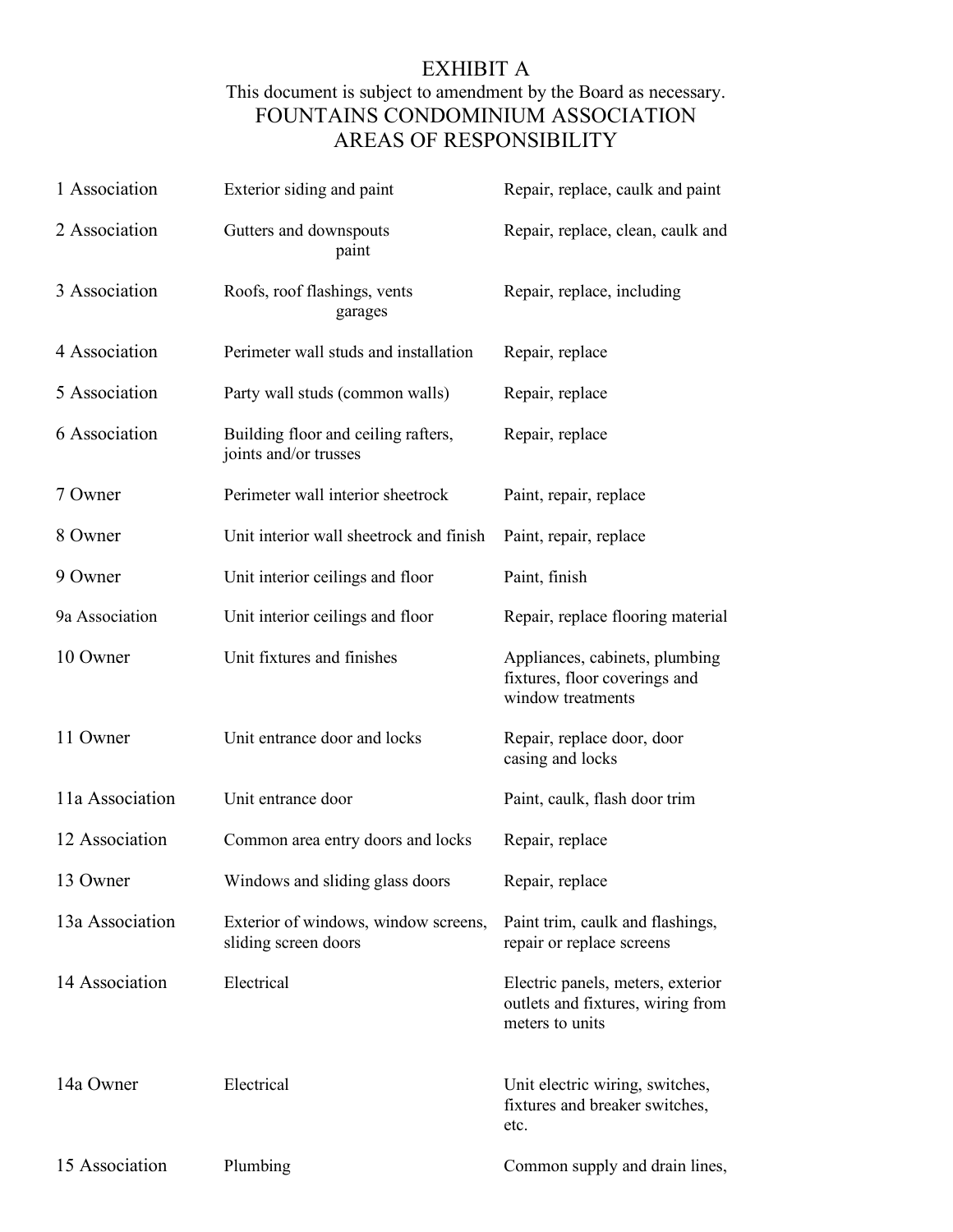|                 |                                                                                          | outside hose bibs and interior<br>valves that control the water<br>flow to the hose bibs and to the<br>unit itself |
|-----------------|------------------------------------------------------------------------------------------|--------------------------------------------------------------------------------------------------------------------|
| 15a Owner       | Plumbing and unit supply and drain<br>from connection with common area                   | Unit water heater including gas<br>or electrical lines, venting pipes<br>and water heater supply valve             |
| 16 Association  | Decks and patios                                                                         | Repair, replace and paint;<br>second floor deck surfaces and<br>railing included                                   |
| 16a Owner       | Deck and patio awnings                                                                   | Repair, replace                                                                                                    |
| 17 Association  | Common area hallway, stairs,<br>railings, glass, carpeting,<br>lights and wall coverings | Repair, replace, clean, per<br>general maintenance schedule                                                        |
| 18 Association  | Sidewalk and steps, common area                                                          | Replace, repair, clean and paint<br>safety stripes and railings                                                    |
| 19 Association  | Insect and pest control                                                                  | Unit exteriors, attics; wood<br>boring or stinging insects,<br>animals                                             |
| 19a Owner       | Insect and pest control                                                                  | Unit interiors                                                                                                     |
| 20 Owner        | Water and smoke damage                                                                   | Damage to unit interiors from<br>unit or neighbor source                                                           |
| 20a Association | Water and smoke damage                                                                   | Damage to unit interior from<br>common area source                                                                 |
| 21 Association  | Fireplace and chimney                                                                    | Replace chimney cap, exterior<br>brick maintenance                                                                 |
| 21a Owner       | Fireplace and chimney                                                                    | Clean, interior repair of heating<br>units and venting                                                             |
| 22 Association  | Common area trees, flowers,<br>plants, shrubs, brick planters,<br>boxes, and lawns etc.  | Maintain, remove, replace                                                                                          |
| 23 Association  | Streets and parking areas                                                                | Clean, re-stripe, repair and<br>repave as needed                                                                   |
| 24 Association  | Fences, bricks and wood; gates<br>and walls                                              | Repair, replace, refinish                                                                                          |
| 25 Association  | Signage – entry, street and address                                                      | Repair, replace, refinish                                                                                          |
| 26 Association  | Common area water lines,<br>water valves, siphon valves,                                 | Maintain, repair, replace                                                                                          |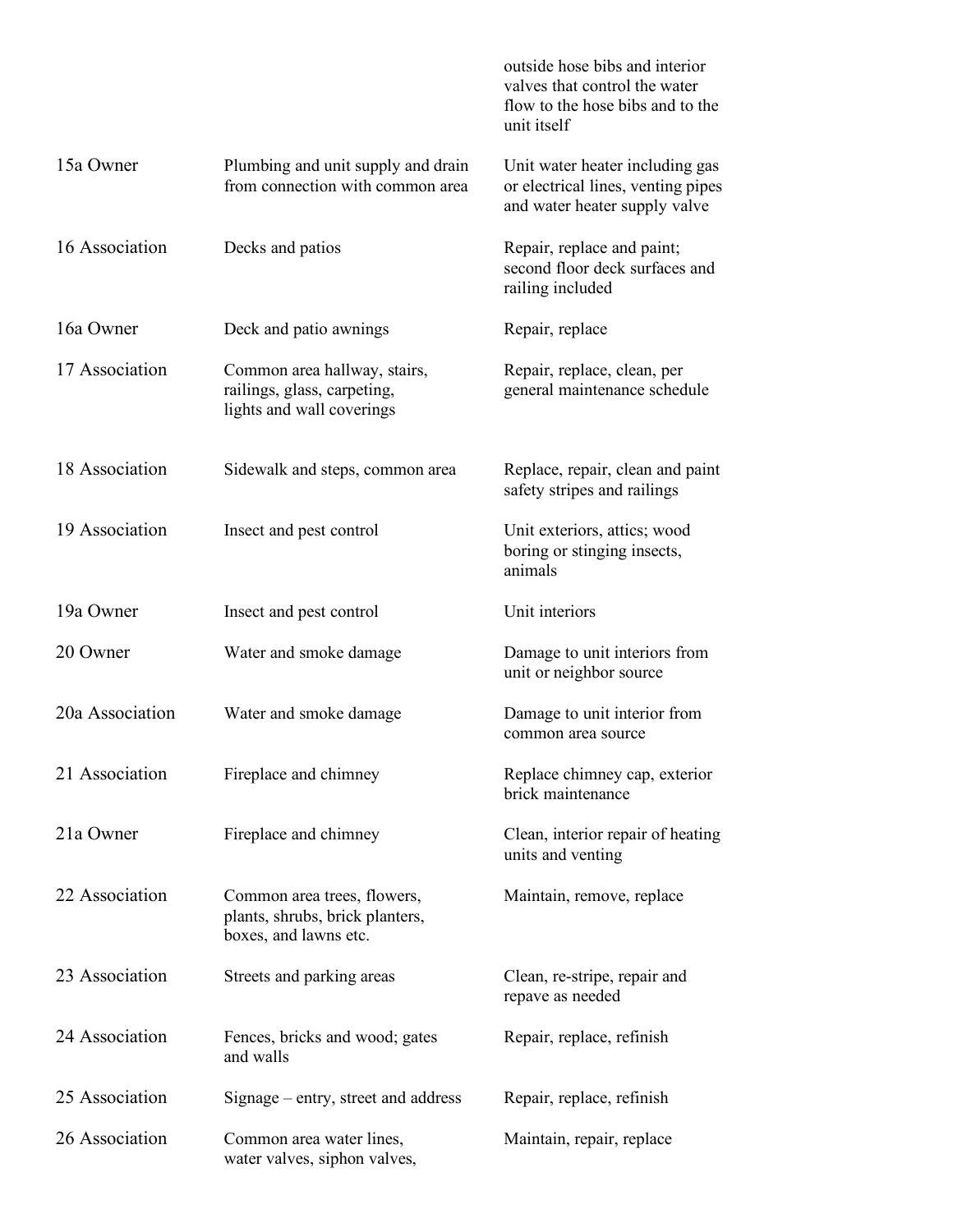|                | sprinkler heads, electric timers, drain<br>lines, grates, electric panels, wiring,<br>lights, junction boxes and switches |                                                                                                                                                                |
|----------------|---------------------------------------------------------------------------------------------------------------------------|----------------------------------------------------------------------------------------------------------------------------------------------------------------|
| 27 Association | Garages                                                                                                                   | Maintain, repair, replace, paint<br>as needed; original builder's<br>doors, locks, hardware, weather<br>stripping, electric timers,<br>switches and lightbulbs |
| 28 Owner       | Garages                                                                                                                   | Cleaning and safe storage of<br>personal goods; maintenance of<br>electric door openers with<br>controls, hardware and<br>attachment                           |
| 29 Owner       | Dryer vents, ducts                                                                                                        | Clean, replace and repair                                                                                                                                      |

#### **RESOLUTION**

# **OF THE BOARD OF DIRECTORS OF THE ASSOCIATION OF UNIT OWNERS OF FOUNTAINS AT SUMMERFIELD CONDOMINIUM**

#### **(Replacement of PTAC Sleeves)**

**WHEREAS**, the Association's Board of Directors is concerned about the potential for inconsistent installations of the PTAC sleeves that penetrate through the general common element walls of the condominium buildings. In order to ensure that the installations are uniform and performed according to applicable codes and industry standards, the Association believes that this work should be performed by contractors hired by the Association at the Association's expense.

**WHEREAS,** historically, the Association has paid the cost of the installation of the PTAC sleeves for owners when the replacement of the PTAC sleeves is required.

**NOW, THEREFORE, IT IS HEREBY RESOLVED**, that the Association shall continue the practice of paying for the installation of PTAC sleeves when such replacement of the existing sleeve is required.

**IN WITNESS WHEREOF**, the undersigned Secretary hereby certifies that the foregoing Resolution was adopted by the Board of Directors at a duly called meeting effective August 9, 2021, and that a copy of such Resolution has been mailed to all Owners.

### **ASSOCIAITON OF UNIT OWNERS OF FOUNTAINS AT SUMMERFIELD CONDOMINIUM**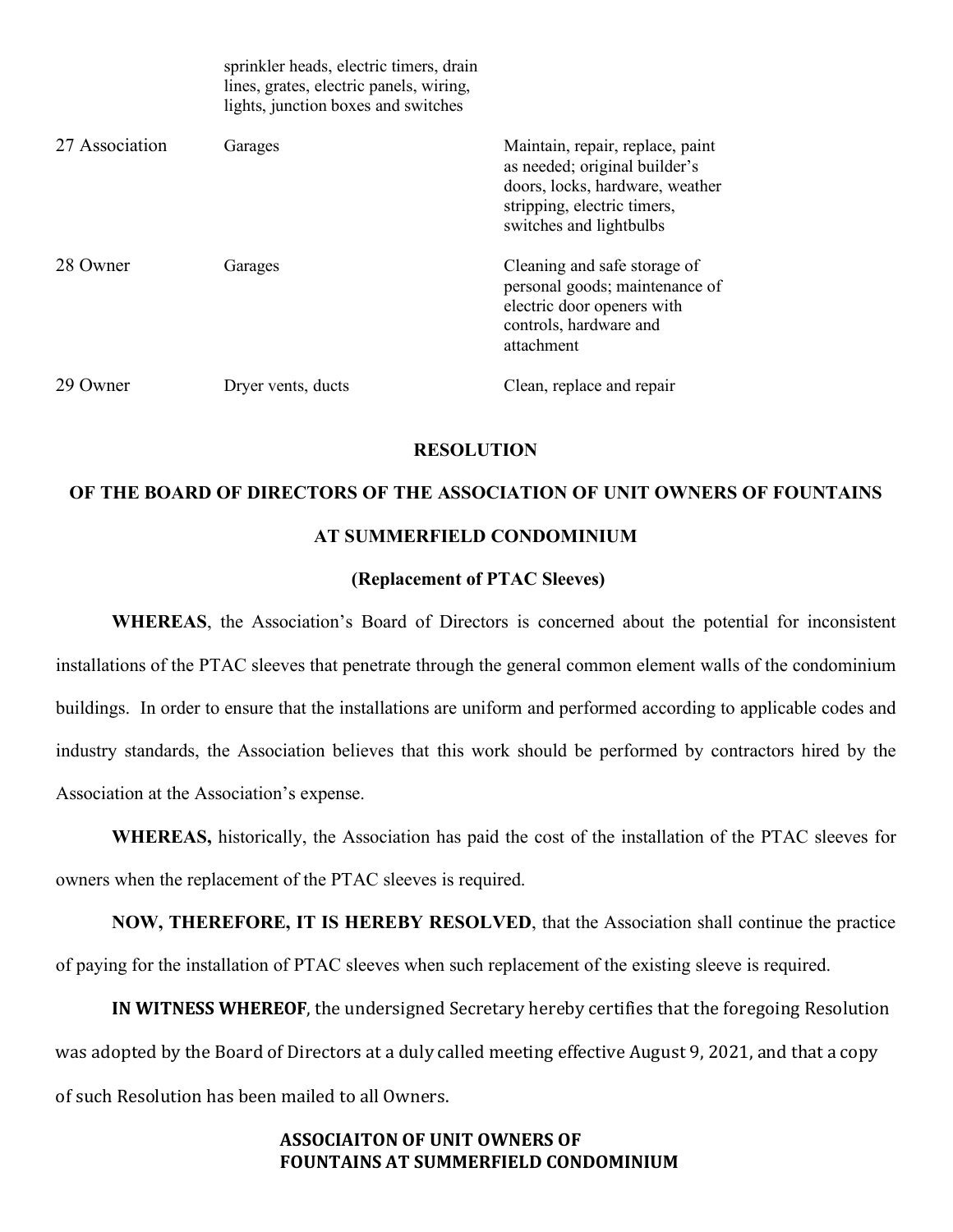By: Barbara Stayton Chairperson

By: Cyndy O'Brien Secretary

## **ASSOCIATION OF UNIT OWNERS OF FOUNTAINS AT SUMMERFIELD CONDOMINIUM RESOLUTION DUCTLESS HEATING AND COOLING SYSTEMS (MINIMUM CRITERIA)**

**WHEREAS,** Article 5, Section 2(m) of the Bylaws states that "the Board of Directors shall have authority to carry out and be responsible for the following matters: Promulgation of rules and regulations governing the condominium and use thereof which shall be consistent with the restrictions set out in Article IX of these Bylaws"; and,

**WHEREAS,** for the health, safety, welfare, comfort, and convenience of all Owners, the Board wishes to establish criteria for the placement of ductless heating and cooling systems on the patios and balconies of an owner's unit.

**WHEREAS**, the Summerfield Civic Association Architectural/Landscape Manual provides:

2.16 Climate Control: Placement of heat pump, condenser units, and portable air conditioning units shall receive special consideration to ensure appropriate visual screening and noise attention to the neighboring residential units and areas. Use of solar heating systems is acceptable provided that the panels or collectors are integrated into the structure with regard to overall appearance and design. All exterior climate control equipment and solar units must be approved by the Board of Directors prior to installation. The City of Tigard requires a mechanical permit that complies with state and federal regulations for installation of heat pumps and air conditioners.

**NOW, THEREFORE, BE IT RESOLVED THAT,** Owners may install ductless heating and cooling systems in accordance with the following criteria:

## **Ductless Heating/Cooling System Criteria**

| Outside compressor dimensions: | Not to exceed 42" W x 20" D x 38" H                                                                                                                                                                                                      |
|--------------------------------|------------------------------------------------------------------------------------------------------------------------------------------------------------------------------------------------------------------------------------------|
| Outside compressor location:   | The compressor can be located on the deck/patio or on<br>a concrete slab next to the building. If the compressor is<br>located on a deck/patio, a hose must be attached to the<br>compressor to drain the condensation to the landscape. |
| Weight of compressor:          | $150-200$ pounds                                                                                                                                                                                                                         |
| Sound Level from compressor:   | Not to exceed 65 Decibels                                                                                                                                                                                                                |